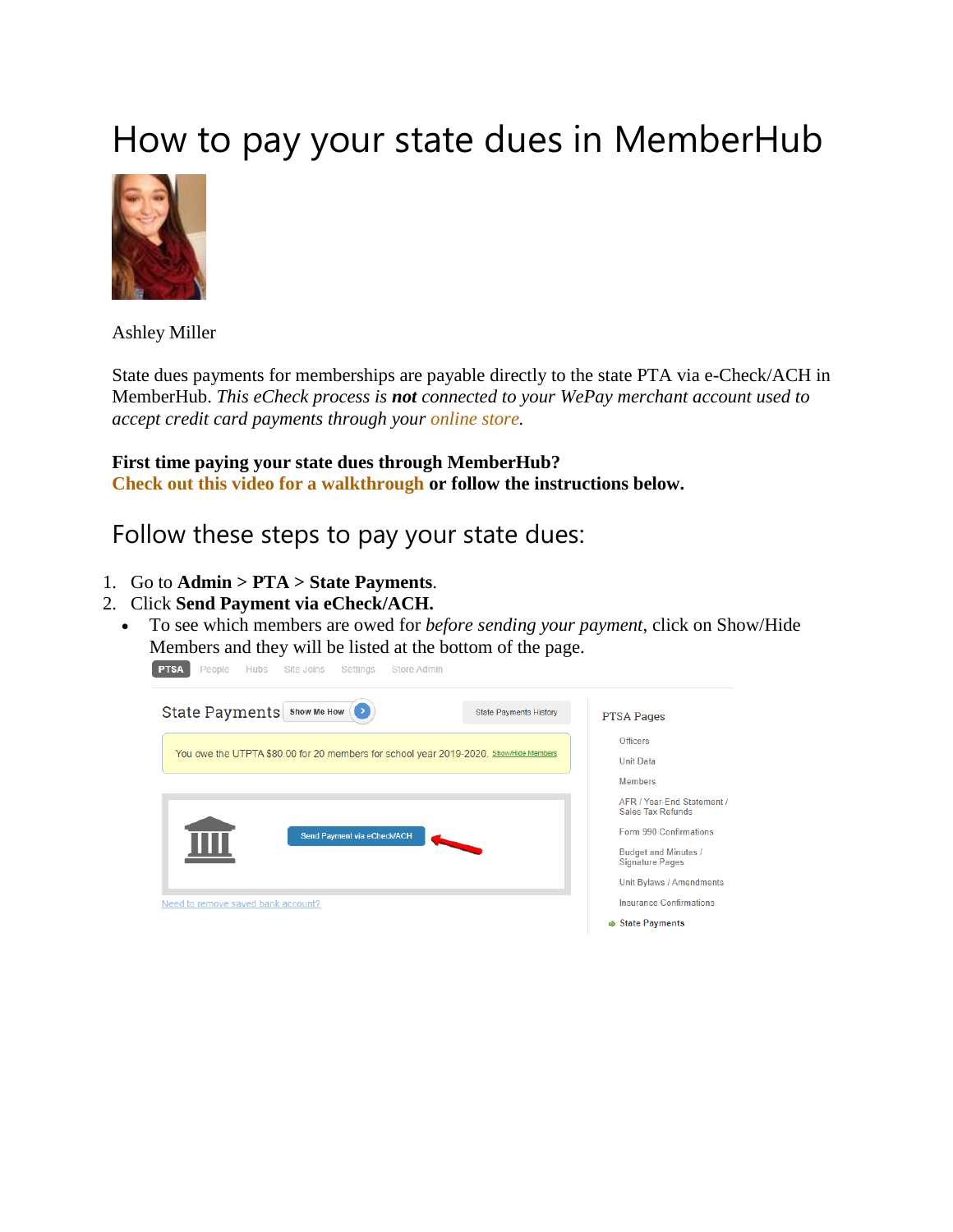3. Check the box to acknowledge the \$1 transfer fee, and then click the **Send Payment** button.



**Note:** If this is your unit's first payment via eCheck or your bank account information was not previously saved, also check the box to save your bank account for future state payments, and follow the instructions below to connect your bank account.

Please save my bank account information in WePay so I don't have to enter my bank account information every time.

4. If bank information is already saved, you should see a confirmation number after sending your payment.

| <b>State Payments</b> |                                                                         | State Payments History |
|-----------------------|-------------------------------------------------------------------------|------------------------|
|                       | Your State Dues payment has been processed with confirmation# 991464126 |                        |
|                       | <b>Send Payment via eCheck</b>                                          |                        |

 If you do not get a confirmation message, click **State Payments History** to see if your payment shows as sent, and if not, **[submit a support request](https://support.memberhub.com/hc/en-us/requests/new)** for assistance.

Click **State Payments History** to see a list of all state payments for the current year.

## Connect Your Bank Account or Enter Bank Account Manually

If you selected the option to save your bank account information, this process only needs to be done one time. If you did not select this option, you may close the WePay ACH pop-up, click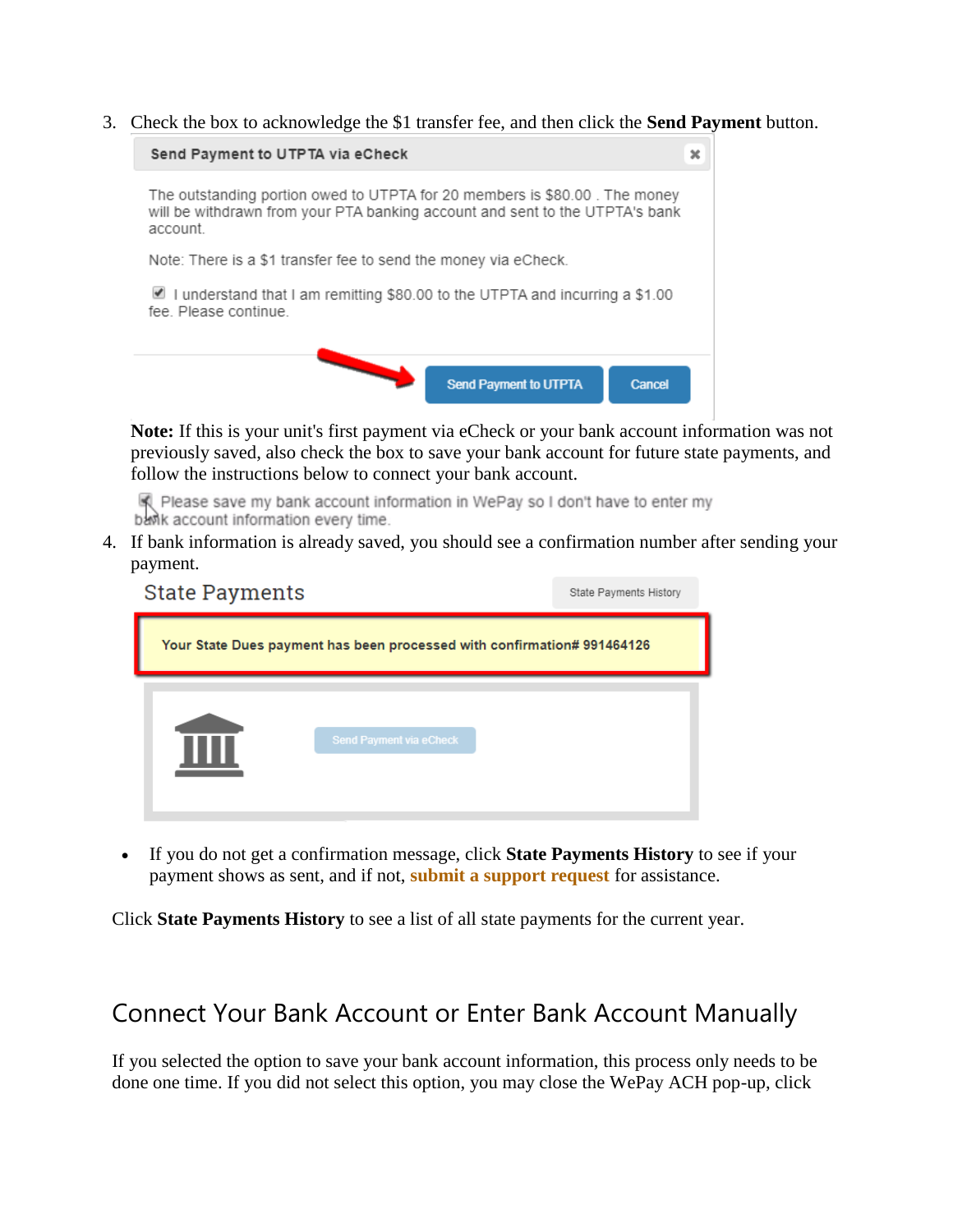Cancel on the Send Payment pop-up, and start over to check the box to save this bank information for future state payments.

- 1. Upon clicking the Send Payment button, if there is no saved bank account, you will see a popup window for WePay's ACH service to connect your bank account.
- 2. If you have a login and password for your unit's business bank account, you may click **Continue** to **[connect your bank account by selecting your bank and entering your](https://support.memberhub.com/hc/en-us/articles/360011869713)  [login info](https://support.memberhub.com/hc/en-us/articles/360011869713)**, but if this process does not work for your account, click **Manually Enter Account & Routing Info**.

| Accept Payments Online - WePay - Go<br>$\Box$<br>×<br>iframe.wepay.com/paymentMethods/bankAccount<br>wepay                                                                                                                     | a CHASE O company                                                                                                                                                                                                             |
|--------------------------------------------------------------------------------------------------------------------------------------------------------------------------------------------------------------------------------|-------------------------------------------------------------------------------------------------------------------------------------------------------------------------------------------------------------------------------|
| a CHASE O company<br>$\times$<br>ņ<br>血<br>WePay uses Plaid to<br>link your bank<br>Secure<br>Transfer of your information is<br>encrypted end-to-end<br>Private<br>Your credentials will never be made<br>accessible to WePay | $\triangle$ Back<br><b>Enter bank information</b><br>All fields are required<br>Your full name<br>Your email address<br><b>Bank name</b><br>Routing number<br>Account number<br>Confirm account number<br>Checking<br>Savings |
| <b>Continue</b><br>By selecting "Continue" you agree to the Plaid End<br>User Privacy Policy                                                                                                                                   | We will only use this information for verification.                                                                                                                                                                           |
| Manually enter account & routing info                                                                                                                                                                                          | <b>Authorize Account</b>                                                                                                                                                                                                      |

- 3. Enter your **PTA name** in the Full Name field, as opposed to your personal first and last name (this is the name your state PTA sees on their payment report).
- 4. Continue to enter the rest of the details, select the account type (Checking or Savings), and then click **Authorize Account**.
	- **Note:** If your bank name does not show a green check mark, it is likely due to special characters, like "&"...replacing special characters should resolve the error.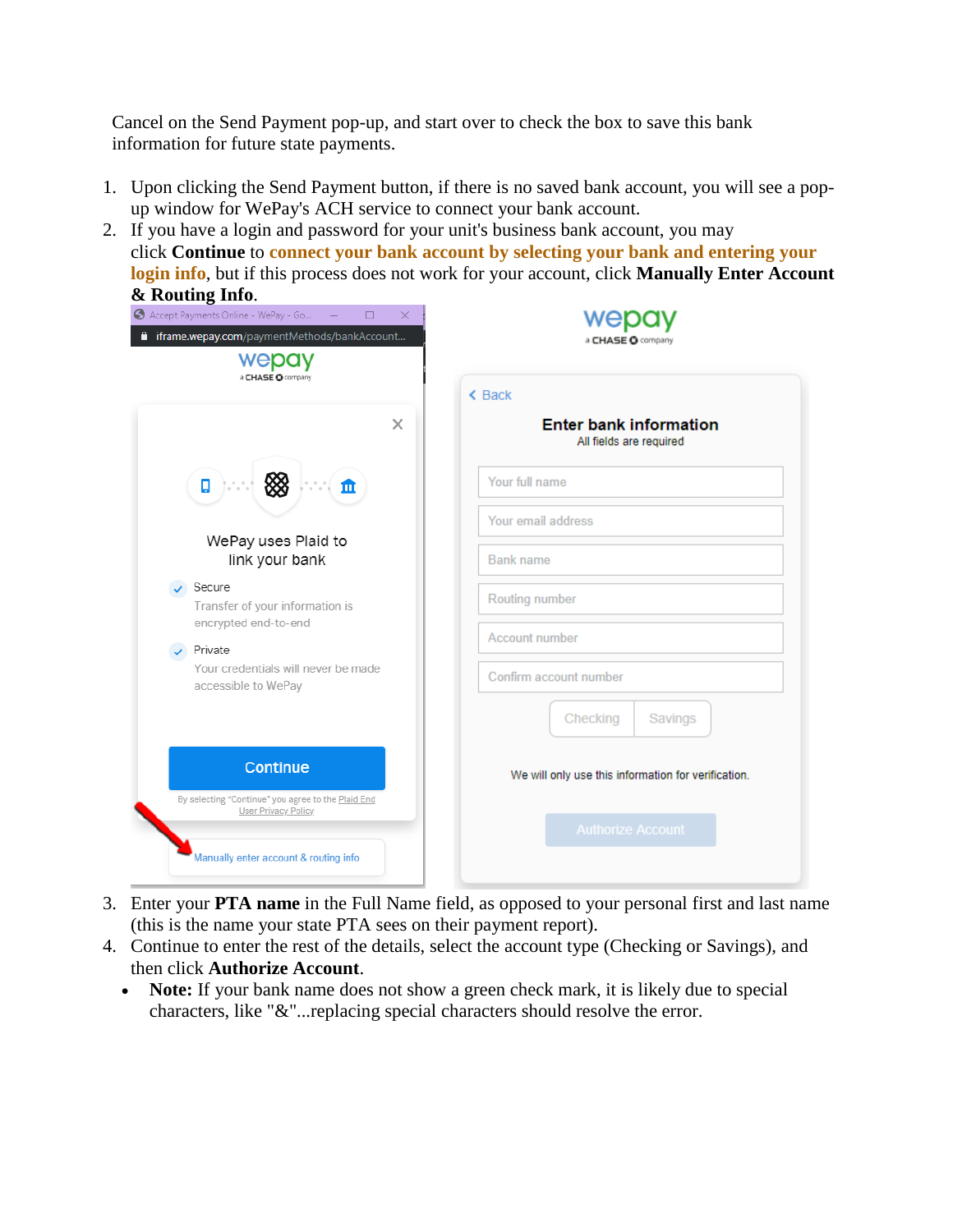5. WePay will make two small deposits in your PTA's bank account, which you will need to confirm before your payment is released.



6. Watch for an email from WePay with instructions to complete **[confirmation of the micro](https://support.memberhub.com/hc/en-us/articles/360035861193)** 

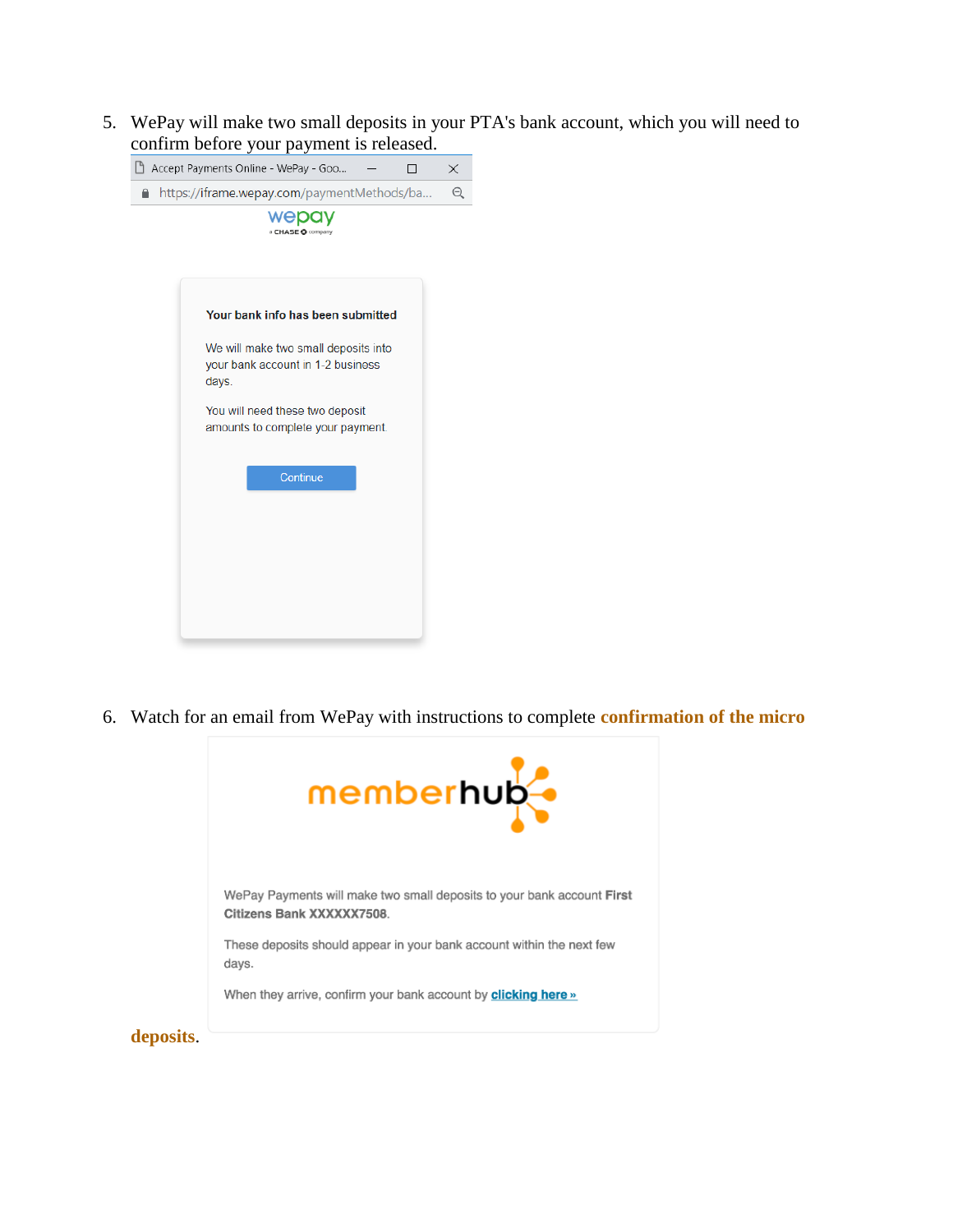7. Click the link in the email and log in to confirm the amounts.

|                                                          | <b>NCPTA</b>                                                                                                                                                                                                                    |
|----------------------------------------------------------|---------------------------------------------------------------------------------------------------------------------------------------------------------------------------------------------------------------------------------|
|                                                          | Almost done!                                                                                                                                                                                                                    |
|                                                          | To complete this payment you must first verify your bank account.<br>We will make two small deposits into your account ending in 7508.<br>Once you see them reflected on your bank account, please enter the two amounts below. |
| Micro Deposit #1                                         | S<br>0.01                                                                                                                                                                                                                       |
| Micro Deposit #2                                         | S<br>0.01                                                                                                                                                                                                                       |
|                                                          |                                                                                                                                                                                                                                 |
|                                                          | By clicking the "Verify" button, you agree to the WePay Terms of Service<br>and Privacy Policy and authorize WePay to withdraw from this bank account.                                                                          |
|                                                          | Verify                                                                                                                                                                                                                          |
| ORDER SUMMARY                                            | <b>AMOUNT</b>                                                                                                                                                                                                                   |
| Payment from First Citizens Bank XXXXXX7508              | \$4.00                                                                                                                                                                                                                          |
| <b>Payment Method:</b><br>First Citizens Bank XXXXXX7508 |                                                                                                                                                                                                                                 |

**Note:** When using your bank login to connect your account, you may get to a point where you're prompted to enter an Advanced Access Code. Some banks have extra security measures that you may have on your bank account in order to generate online transactions. For example, Wells Fargo offers a feature called **[Advanced Access](https://www.wellsfargo.com/privacy-security/advanced-access/)**. According to Wells Fargo: *When you're conducting online or mobile banking, we may sometimes prompt you to request an access code to perform certain transactions or access sensitive information.*

Please be aware of this setting with your bank and work directly with your bank on your Advanced Access settings. WePay recommends logging into your bank account to decide if you'd like to disable 2-Step Verification.

**If logging into your bank through the WePay ACH popup continues to be a challenge just follow the screenshots above to manually enter your bank account and routing information.**

- [Facebook](https://www.facebook.com/share.php?title=How+to+pay+your+state+dues+in+MemberHub&u=https%3A%2F%2Fsupport.memberhub.com%2Fhc%2Fen-us%2Farticles%2F360006895253-How-to-pay-your-state-dues-in-MemberHub)
- [Twitter](https://twitter.com/share?lang=en&text=How+to+pay+your+state+dues+in+MemberHub&url=https%3A%2F%2Fsupport.memberhub.com%2Fhc%2Fen-us%2Farticles%2F360006895253-How-to-pay-your-state-dues-in-MemberHub)